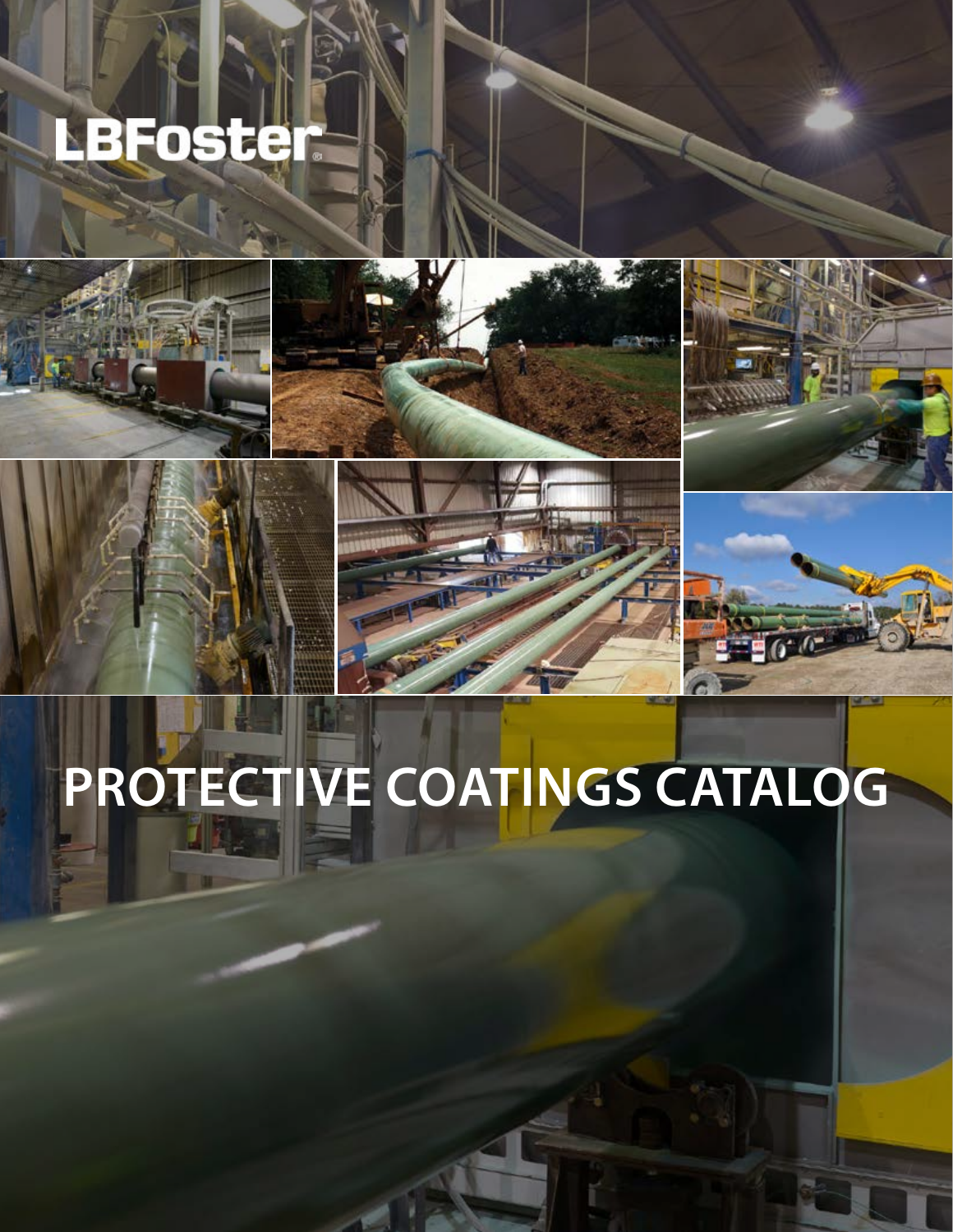#### **STRATEGIC ALLIANCE WITH AMERICAN STEEL PIPE**

In a strategic alliance with American Steel Pipe, dating back to 1992, L.B. Foster Protective Coatings serves as an in-line contractor providing Fusion Bonded Epoxy (FBE), Abrasion Resistant Overcoating (ARO) and Flowliner efficiency coatings to High-Frequency-Welded (HFW) carbon steel pipe ranging from 12.75 - 24 in. for long distance pipeline projects.

L.B. Foster's state-of-the-art facility utilizes the latest in coating application technology, featuring induction heating, modern era Nordson powder delivery systems and an on-site laboratory to perform destructive and non-destructive tests.

With the advantage of our coating facility's location being on the premises of American Steel Pipe's property, transmission companies can alleviate pressures of logistical strains associated with off-site coating, aligning inspection and extra handling as a biproduct of more transit.

**LBFoster** 



- **• ACIPCO STRATEGIC PARTNERSHIP**
- **• FUSION BONDED EPOXY (FBE)**
- **• ABRASION RESISTANT OVERCOATING (ARO)**
- **• OD COATINGS**
- **• ID LININGS**
- **• 9001: 2015 REGISTERED**

**L.B. Foster Company (NASDAQ: FSTR),** a leading manufacturer and distributor of products and services for transportation and energy infrastructure markets.



lbfoster.com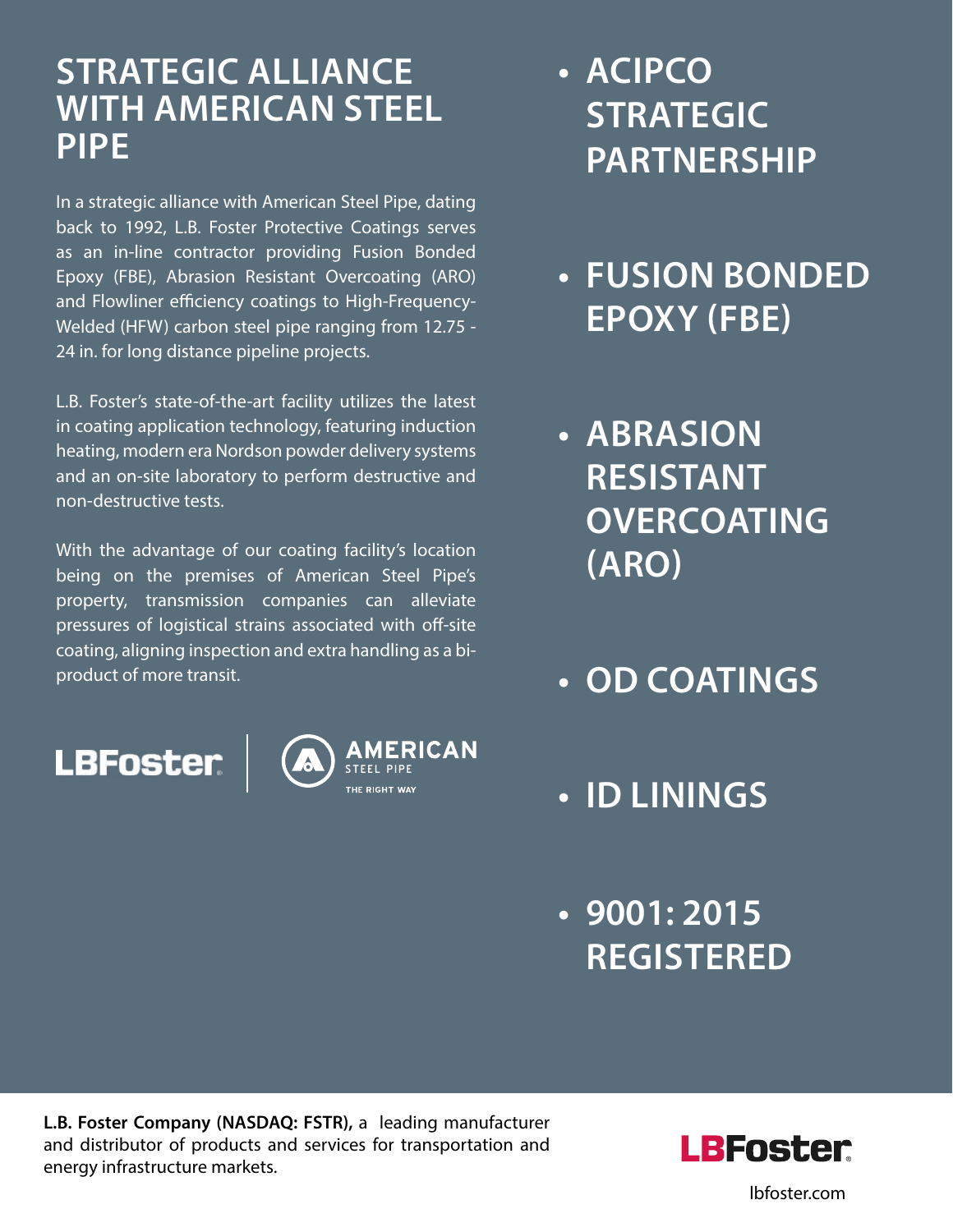



### **FUSION BONDED EPOXY**

L.B. Foster is a leading industry provider of fusion bonded epoxy (FBE) coating, the standard for corrosion prevention used in conjunction with cathodic protection (CP) in the oil and gas transmission markets. FBE coating is the top choice for pipelines in North America.

#### **ABRASION RESISTANT OVERCOATING**

L.B. Foster can provide additional protection to FBE coated pipe with the application of Abrasion Resistant Overcoating (ARO). This durable 2-Layer system is ideal for tough installations, such as directional drilling and exposed river crossings.

### **ID FLOW EFFICIENCY LINE**

L.B. Foster provides an ID flow efficiency line for 16" - 24" diameter pipe to meet current industry demands.

This line incorporates induction heating, a variable drive system, and a one of a kind paint curing oven capable of handling up to 24 in. QRLs.



As a new offering, Flowliner coating creates a smooth surface on the ID of pipe, masking natural peaks and valleys in profiles of the steel. As the line operates at high pressures this coating mitigates turbulence in the line, facilitating laminar flow, thus reducing the friction co-efficient of the line. In turn, this lowers the compression horsepower and fuel consumption, which ultimately reduces operating cost.